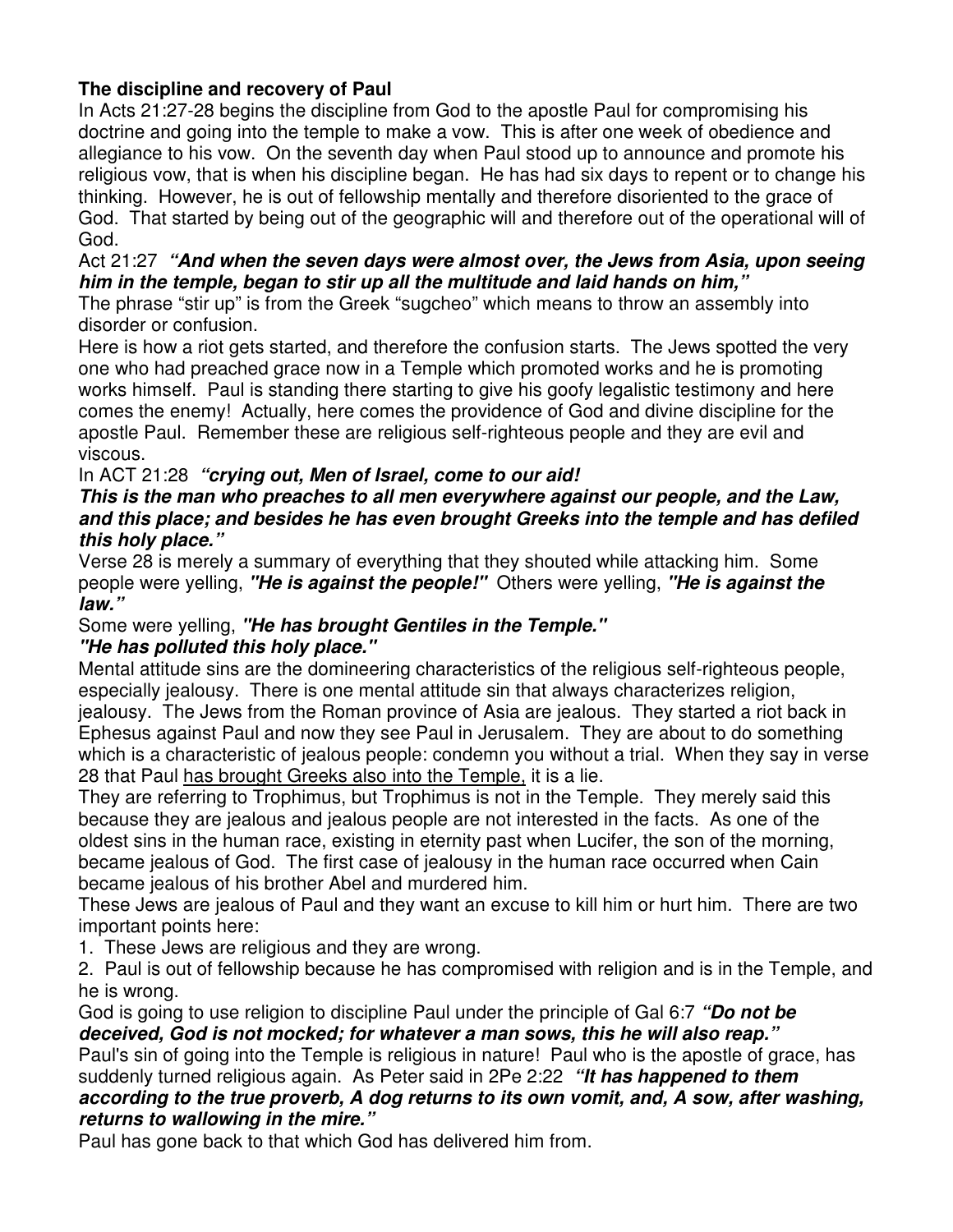The true side of religion is jealousy, hostility, antagonism,

lying, gossiping, hatred, and overt revenge.

Act 21:30 *"And all the city was aroused, and the people rushed together; and taking hold of Paul, they dragged him out of the temple; and immediately the doors were shut."*

The word aroused means to stir up in violent emotion, to disturb, to be caused to riot. Here it has to do with the emotion of the soul, the worst place to be moved or manipulated.

#### In Act 21:31 *"And while they were seeking to kill him, a report came up to the commander of the {Roman} cohort that all Jerusalem was in confusion."*

This is the result of religious people who have become emotional, arrogant, vindictive and jealous. Suppose they could have destroyed Paul, what would they have done? They would have done absolutely nothing but promote the word of God.

2Co 13:8 *"For we can do nothing against the truth, but only for the truth."*

They are fighting against Bible doctrine and grace. Even if they killed the one who teaches it, they cannot eliminate it because the word of God lives and abides forever, 1Pe 1:23.

Religion, Legalism and Emotionalism will always persecute, because all three have no concept of freedom! The most precious thing that man has is his free-will and Religion, Legalism, and Emotionalism take it away.

Notice who delivers Paul. Act 21:31 *"And while they were seeking to kill him, a report came up to the commander of the {Roman} cohort"*

The Roman cohort is the commander of the Roman Empire and here is what was reported. *"that all Jerusalem was in confusion."* There was a riot in Jerusalem.

Act 21:32 *"And at once he took along {some} soldiers and centurions, and ran down to them; and when they saw the commander and the soldiers, they stopped beating Paul."* This was the beginning of Paul's divine discipline for going into the Temple, compromising his doctrine and making stupid vows. The Jews attacking Paul were being used by the omniscience of God but they could only attack and not kill the apostle Paul, because the wicked are restrained by God.

Paul could have very easily been killed, however, he is under divine discipline and he will be under the effects of this discipline for five years. Even though he recovers, the repercussions of this thing are going to continue, for almost five years he will be under Roman custody and under Roman protection.

Rome represents law and order. The Jews had failed to maintain law and order and because they were an unstable population, the Romans could not permit the Jews to have the freedom they desired. The Jews were too religious and religion takes away the people's freedom. Rome would not permit the Jews self-rule because the Jews had demonstrated that they were not capable of self-rule.

A principle we need to note here is that as long as Paul is alive God has a purpose for his life. There was at least three times in the book of Acts when Paul could have died. But God had a purpose for his life and that purpose was to write half of the New Testament and to teach the mystery to the Gentiles.

At this point, Paul is out of fellowship and no believer can fulfill God's plan unless he is in fellowship with God; therefore Paul must rebound and recover.

So in Act 21:33 *"Then the commander came up and took hold of him, and ordered him to be bound with two chains; and he {began} asking who he was and what he had done."*

He is trying to discover the reason why Paul has been beaten by the Jews. This Roman soldier finds Paul with the majority against him, being beaten, stoned and he still tries to find out all the facts and the proper information.

Remember that in Jerusalem we have thousands of believers.

We were told that in verse 20. Notice that while the Jerusalem church gives no help or support to the apostle Paul, he has now fallen into the hands of the Roman Empire who's emphasis is